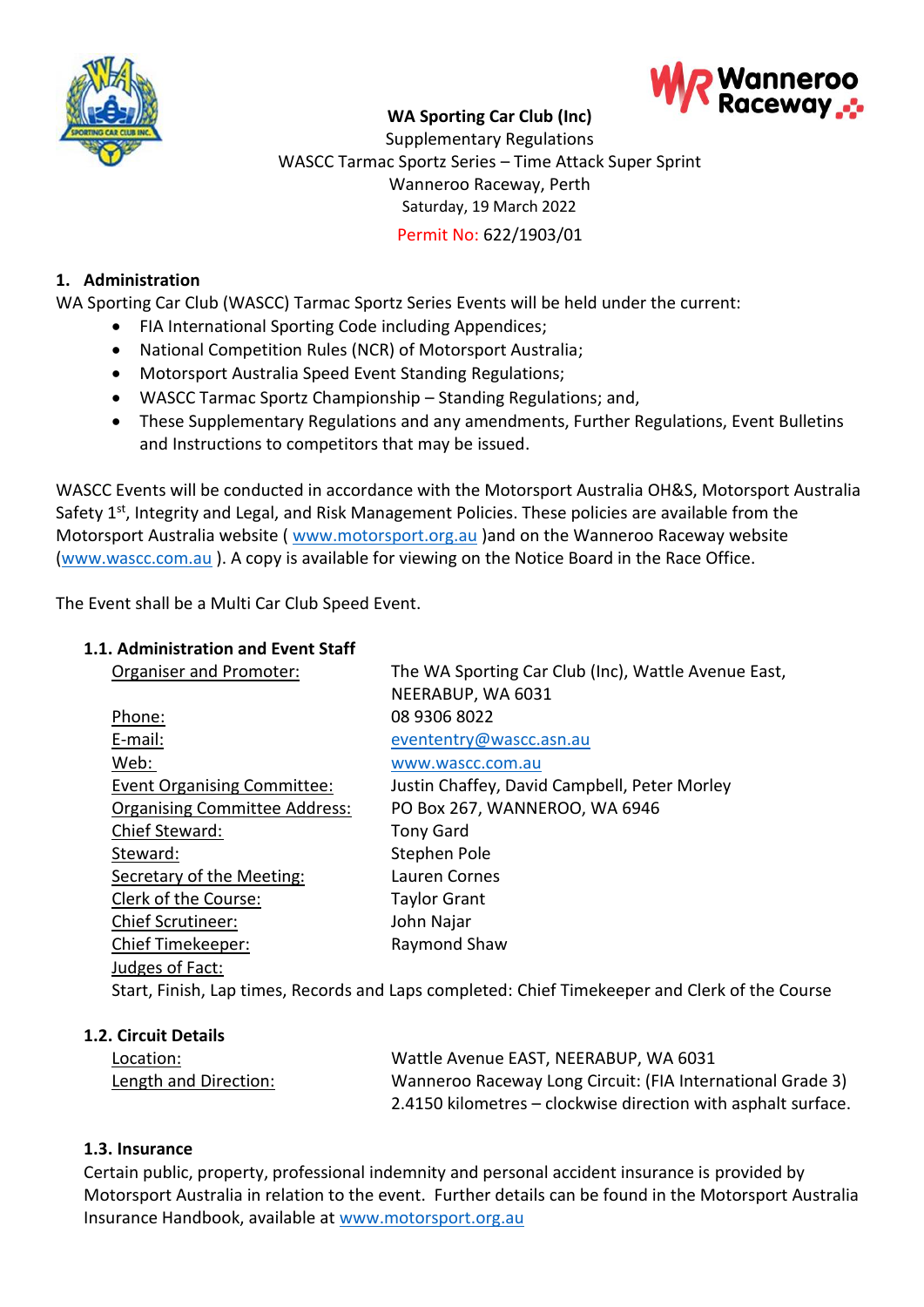Every entrant and driver must sign the Disclaimers and Entrants Statement on the Entry Form before taking part in any competition event. This shall include a statement attesting that the entered automobile conforms to its applicable eligibility criteria and is in a fit state for the proposed competition.

# **1.4. Official Sign-on and Briefing**

The Officials Briefing will be held in the Race Office. Physical distancing is to be maintained.

# **1.5. COVID-19 Compliance**

The event will be conducted under the Motorsport Australia COVID-19 "Return to Race" guidelines and in compliance with all government requirements. All participants will receive a detailed briefing document in addition to these supplementary regulations. A COVID-19 Checker will be appointed to the event. Non-compliance may result in suspension of the event at any time, including after commencement of the activities.

# **1.6. Official Notice Board**

The Official Notice Board is located in the Race Office.

# **2. Entries**

# **2.1. Entry Lodgement**

Entries open on publication of these Supplementary Regulation.

Entry forms are to be lodged via the Motorsport Australia online entry system [www.motorsport.org.au](about:blank) (Member Portal) before the closing time and date of 4pm, Wednesday, 16<sup>th</sup> March 2022.

With the submission of their entry, the competitor(s) give their agreement, also on behalf of their driver(s), pit crew and sponsors, that the organiser may record all activities in connection with the event and have them transmitted by radio, television or other media. No claims against the organiser or the transmission company may be raised.

Entries with incomplete or incorrect information will not be accepted.

As part of the Motorsport Australia "Return to Racing" policy, all Drivers/Entrants are to lodge the following forms by emailing **evententry@wascc.asn.au** no later than 4pm Thursday 17<sup>th</sup> March

- Motorsport Australia "[Self-Statement of Vehicle Compliance](https://motorsport.org.au/docs/default-source/covid19/scrutiny/self_statement-of-vehicle-compliance.pdf?sfvrsn=30153519_6)"
- Motorsport Australia "[Self-Scrutiny Checklist](https://motorsport.org.au/docs/default-source/covid19/scrutiny/self-checklist-speed.pdf?sfvrsn=c2f57c6d_8)"

Motorsport Australia "Return to Race" policy allows for 1 driver and up to 4 pit crew. Please register your requirement on the Motorsport Australia Portal during event entry.

Should a Competitor or Driver be under 18 years of age, the consent of his/her parent or guardian must appear on the Entry Form.

| 2.2. Entry Fees             |          |
|-----------------------------|----------|
| Driver Entry (WASCC Member) | \$150.00 |
| Driver Entry                | \$190.00 |

All Entry Fees MUST be received on or prior to the closing date of entries of the event as per the NCRs.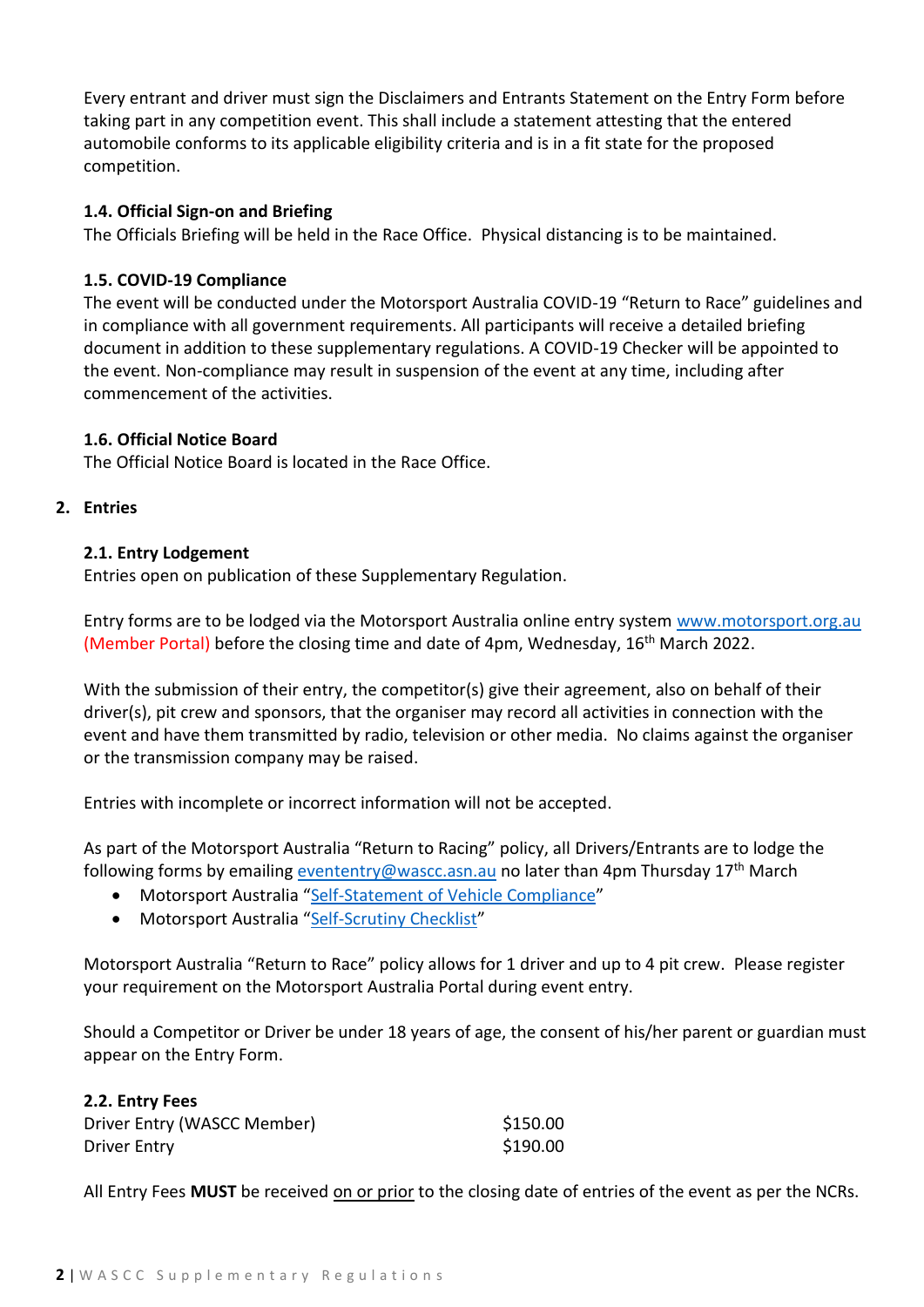All Entry Fees are to be paid directly to the WASCC, via direct deposit. An invoice will be sent via email outlining all payment details.

Any withdrawal made prior to the event closing date will be entitled to a full refund if payment has been made. Those received after the event closing date, yet 24 hours prior to the event starting, will incur a \$50 fee. The balance of monies paid minus this fee will be held in credit.

Any withdrawal received within the final 24-hour period will not be entitled to any credit or refund.

### **2.3. Acceptance and Oversubscribed Entries**

The Organisers will restrict entries to 100 participants. Entries will be accepted in order of receipt. WASCC Members will have priority should the event be over subscribed. Competitors will be given the option to receive conditional acceptance and be placed on a reserve entry list if another competitor withdraws. Competitors who do not accept this option will receive a full refund of the entry fee paid.

### **2.4. Refusal of Entries**

The Organisers reserve the right to refuse entry in accordance with NCR 33.

### **3. General**

- Trailers, tow trucks & transporters are not to be parked in the paddock area.
- Golf buggies and WASCC approved modes of transport ONLY (other than your feet) are permitted in the paddock area.
- Automobiles may be loaded prior to the event finish in the trailer compound north of the groundsman's shed or south of the Arise shed.
- Failure to adhere to these safety requirements may see the competitor charged.

# **4. Document Check**

# **4.1. Competition Licence**

All Drivers will have their Motorsport Australia licences check through the Motorsport Australia electronic platform.

# **4.2. Driver's Briefing**

Drivers briefing will be conducted at 9:00 AM at McCrackan House. All drivers must attend and have their names ticked off the list. Any driver failing to attend or arriving late at the briefing will need to seek out the Clerk of Course who will consult with the Stewards to determine whether they are permitted to run and under what conditions, e.g reduced number of runs.

#### **5. Scrutineering**

# **5.1. Vehicle Scrutiny**

Scrutiny for all non-log booked automobiles will commence at 8:30 hrs.

Automobiles will be examined throughout the competition as per the Motorsport Australia Targeted Scrutiny Programme. Logbooks are to be dropped in the event bucket on entry to the Driver's Briefing at McCrackan House.

Any automobile which, after approval, is dismantled or modified in any way which might affect the safety of the automobile or raises questions as to its eligibility, or is involved in an accident having similar results, must be re-submitted for scrutiny for approval prior to any further participation.

Any automobile or Driver may be prohibited from practice or the competition for safety reasons.

# **5.2. Vehicle Eligibility**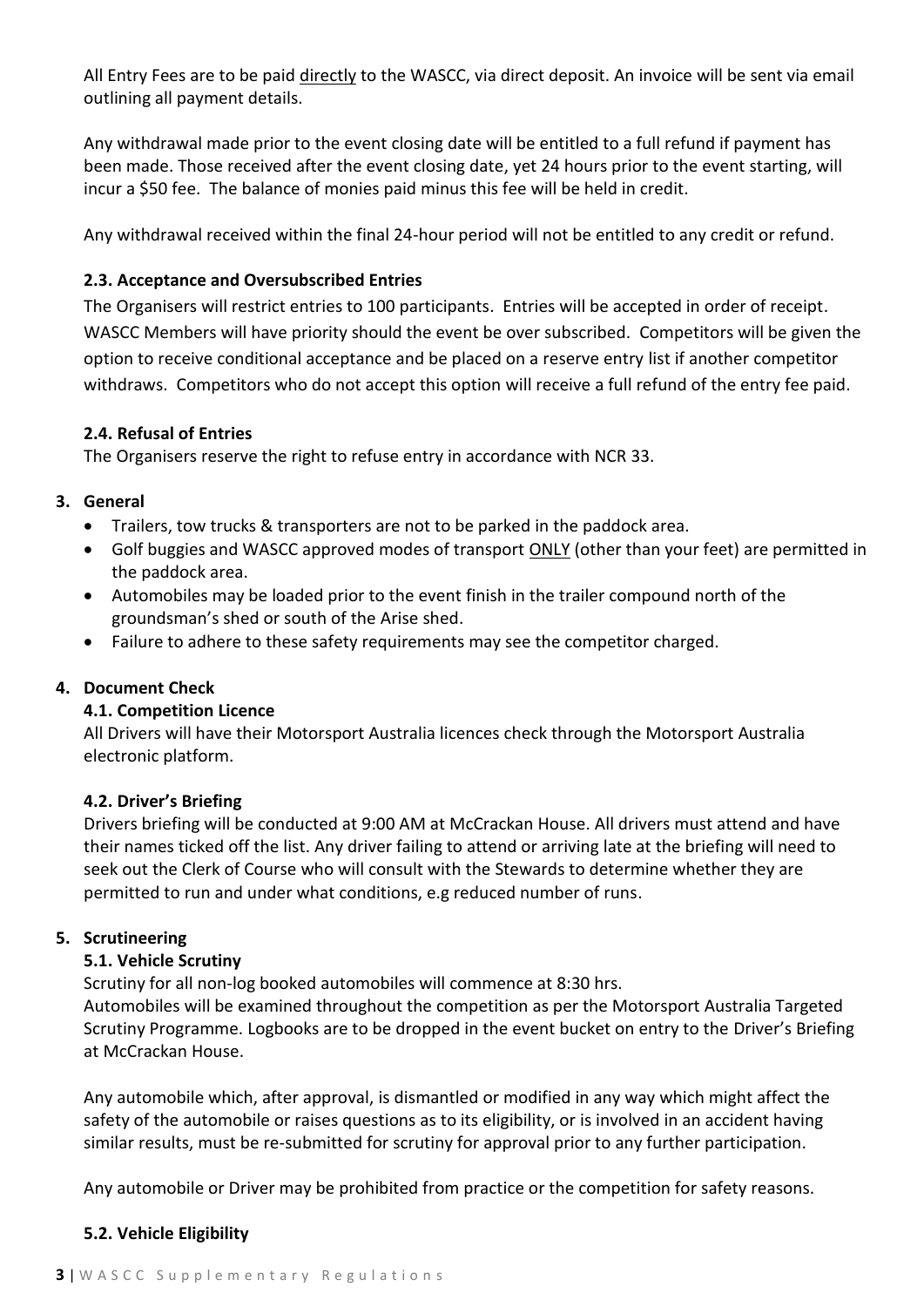Each vehicle must comply to the current Motorsport Australia Manual Technical Appendix Schedules A & B.

### **5.3. Apparel**

All occupants must wear apparel in compliance with the current Motorsport Australia technical appendix Schedule D

#### **6. Competition Procedures**

As per the WASCC Tarmac Sportz Regulations

### **6.1. Trophies**

Trophies will be presented at McCrackan House following the conclusion of the event. Please be aware that COVID-19 physical distancing requirements will still need to be adhered to.

Trophies will be awarded as follows:

- Sprint:  $1<sup>st</sup>$ ,  $2<sup>nd</sup>$ ,  $3<sup>rd</sup>$
- "Speed Demon" for the fastest single run through the event layout.

### **7. Passengers**

Due to the current COVID-19 situation, to meet all the regulations governed by the Australian Chief Health Officer, State Government and Motorsport Australia, there will be no passengers/co-drivers/navigators permitted during this event.

#### **8. Compliance with Instructions**

Failure to follow the direction of any official may render a Competitor or Driver liable to exclusion.

#### **9. Driver Conduct**

Any driver who:

- Cuts corners, OR
- Dislodges corner markers(s), OR
- Sprays quantities of dirt or gravel on the racing surface,

May have five seconds added to the time for the lap/run that the incident takes place on.

Furthermore, Competitors who persist in such behaviour may be excluded from further competition.

The Clerk of Course and their assistants and other officials appointed at the event by the Clerk of Course shall be a Judge of Fact for such incidents.

#### **10. Damage to Track**

Damage to Track infrastructure may be charged to competitor at the discretion of the Promotor. This includes all facilities within the Wanneroo Raceway fence line.

#### **11. Protests**

Competitors are reminded of their right to protest in accordance with the conditions outlined in the NCRs of the current Motorsport Australia Manual.

#### **12. Alcohol, Drugs and Other Substances**

The holder of a Motorsport Australia Licence (or a Licence issued by another ASN) may be tested for the presence of alcohol, drugs or other banned substances and subject to a penalty for a breach of the Motorsport Australia Illicit Drugs in Sport (Safety Testing) Policy, Anti-Doping Policy and/or Alcohol Testing Policy.